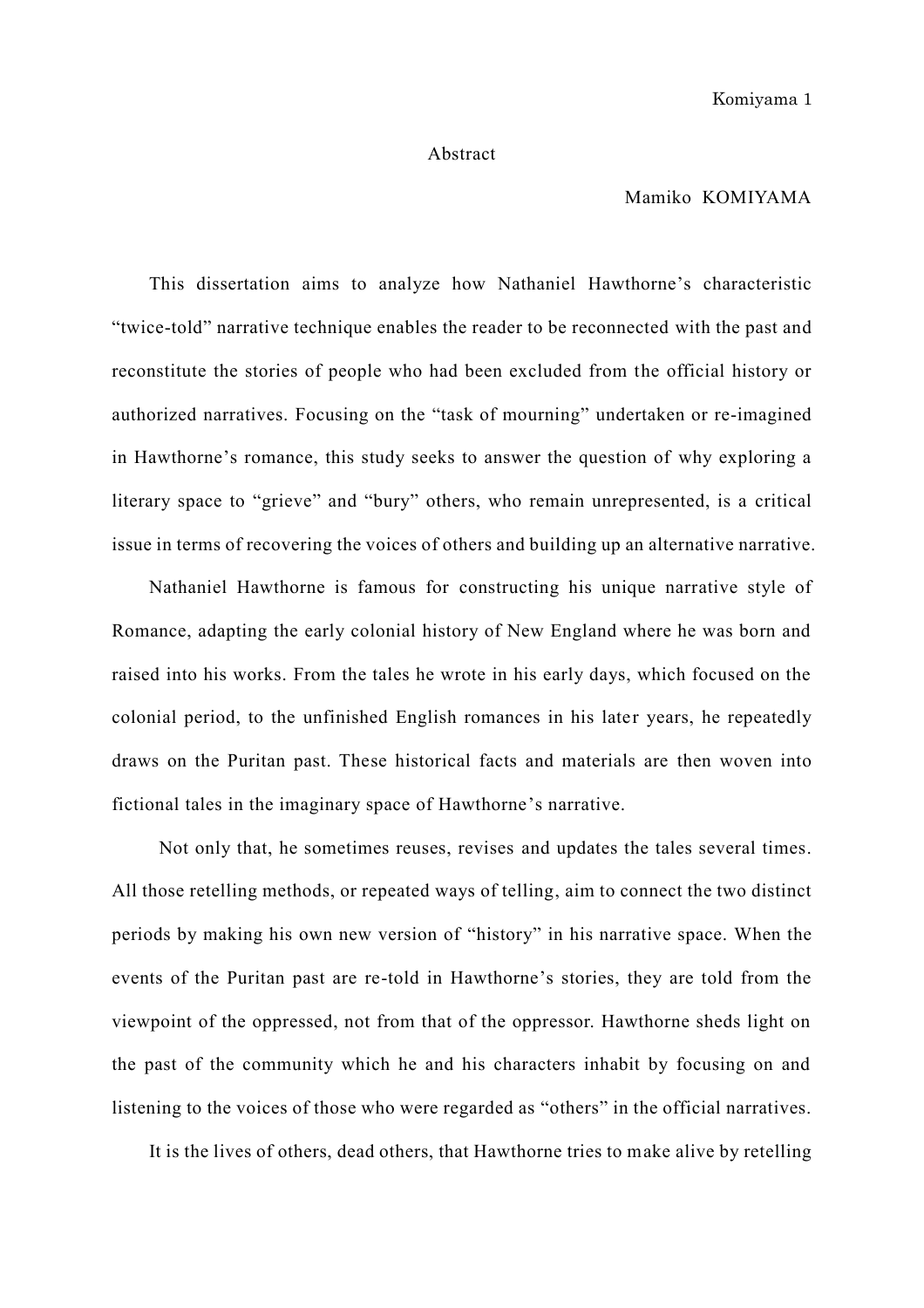the stories of the past. According to Judith Butler, a life cannot become "a life worth noting, … a life that qualifies for recognition" (*Precarious* 34) until an obituary is written. The obituary, or printed note of someone's death, "functions as the instrument by which grievability is publicly distributed" (*Precarious* 34). Hawthorne's retold stories could be considered as a kind of obituary which brings the erased lives of others back to life. Butler further points out that a life which is not grievable "does not qualify as a life and is not worth a note" and remains "the unburied, if not the unburiable" (*Precarious* 34). This is why death and burial are the main topics for Hawthorne's Romances.

How can one generation enable the dead to be properly buried? What kind of duty do they have as descendants? First, they should perform an actual rite at the burial ground in front of the tomb. This is, however, not enough. Secondly, to be buried properly, the grief for the death of those who died in the past should be expressed in words and be publicly known so that the lives of the dead be made "grievable." The latter is what Butler proposes as the function of the obituary "by which grievability is publicly distributed" (*Precarious* 34).

It is this task of burying the dead decently that Hawthorne tries to do by telling the story of the past in his retold form. If Hawthorne, a descendant of Puritan ancestors, made grief, especially that which is caused by the death of people in the past, verbalized, the stories written by him become the official sites of mourning where sorrow for the loss of people in the past is shared and expressed in a community.

My endeavor in this dissertation is to examine how Hawthorne's narrative style of "twice-told" reconnects with the past and reconstructs the stories of people who had been excluded from the official history or authentic narratives. Living in the midst of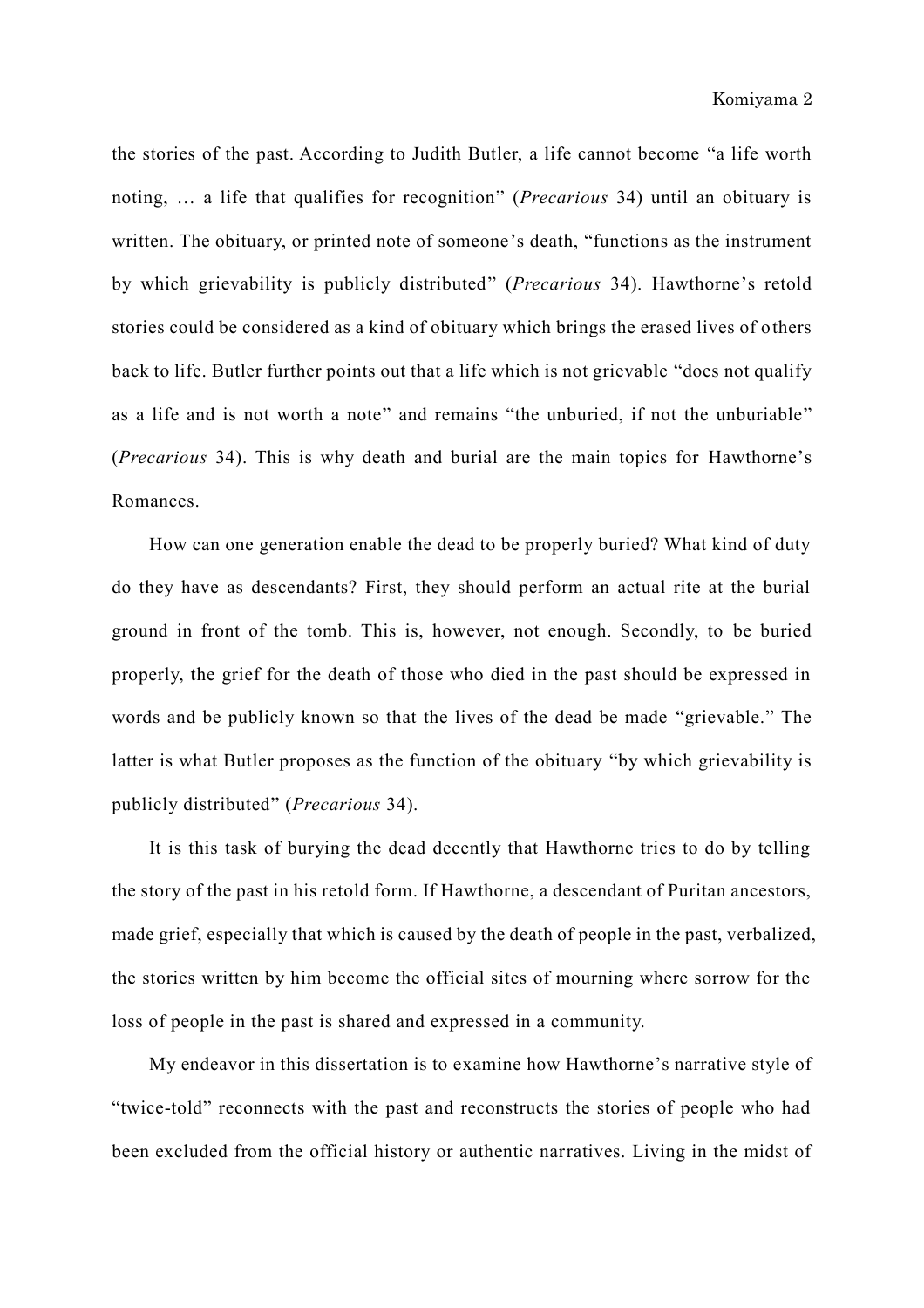rapid national expansion, Hawthorne must have known that this nation was based on the sacrifice of "others" such as Native Americans living in the North American continent who inhabited the land prior to the arrival of the colonists. Hawthorne took a sympathetic view of those who had suffered violent deaths and who were totally ignored not only in his contemporary society but in the Puritan community of the seventeenth century, to make his readers notice that their present history is built upon the previous one. Reading Hawthorne not only as a romancer but also as an obituary writer, I explore how he responds to the persistent imploring voice to place unrecognized memory, as the dead bodies of the ancestors in their final resting place, *properly* into history by telling their story of the past. Considering the locations where these voices are addressed, I investigate the reasons why the rites of burial and public mourning are indispensable for constructing America and its history as a national memory.

In the Introduction, I start by reaffirming Hawthorne's narrative form of "Romance" and analyze how "retelling" is related to this form. By considering Hawthorne's claim about the style of "Romance" described in his famous preface of *The House of the Seven Gables* (1851), I demonstrate how he tries to adapt it to his narrative. In order to establish the characteristics of Hawthorne's Romance style, referring to Richard Chase's influential book *The American Novel and its Tradition* (1957), I clarify the difference between the American novel and the British novel before entering upon discussions of individual works.

Chapter One begins with a consideration of one of Hawthorne's earliest works, "Alice Doane's Appeal" (1835), to trace the initial adaptation of the "twice-told" style within his narrative. The extant version is a reconstruction of an earlier manuscript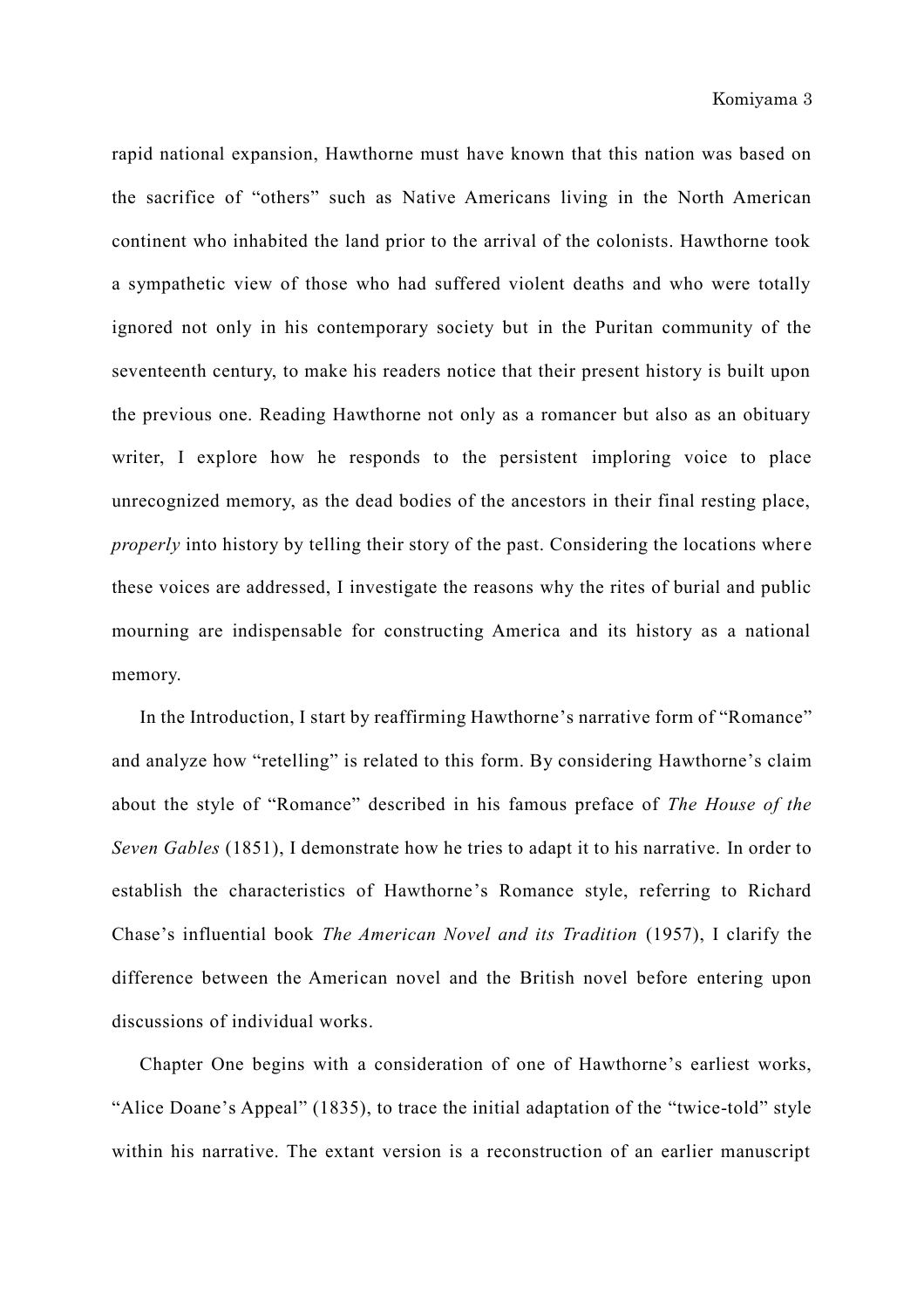named "Alice Doane" that was composed around 1825, which uses the historical source of the Salem witch trials. First, I deconstruct the narrative structure and clarify the characteristics of inner tale and outer frame. Then, focusing on the author's experiment that is to judge "whether truth were more powerful than fiction" (*IX* 278) in his narrative, I consider how his style of Romance was generated by using the technique of "retelling" in his early career.

In Hawthorne's Romance, he frequently adapts actual materials such as historical events, real places, or existing characters in his works in order to provide them with authenticity. These "past" materials are sometimes strongly related to graves, burial grounds, and mourning that evoke the image of death. In Chapter Two, I read "Roger Malvin's Burial" (1832), which is based on "Lovell's Fight" in 1725, as a survivor's narrative. Comparing the posture of the corpse in Indian burial and the Western way shown in Philip Freneau's poem, I analyze the differences in burial rites from a cultural point of view. Then, assisted by Freud's "Mourning and Melancholia" (1917), I consider if failure of burial induces misfortune not only within a family but also how it generates a harmful effect on the growth of America.

In Chapter Three, I give an interpretation of Hawthorne's representative work *The Scarlet Letter* (1850) that retold of the early colonial community, by focusing on Dimmesdale's "tremulous voice." Here, I trace not the contents of his speech but his voice, which elicits an effect to unite the minds of people through an emotional reaction of "sympathy." In order to consider Dimmesdale's position in the Puritan community, I clarify the philosophy of emigration from Europe to New England and the meaning of speaking in the election sermon. Then, taking "Custom-House" and the final chapter entitled "Conclusion" into account, I investigate how Hawthorne made his private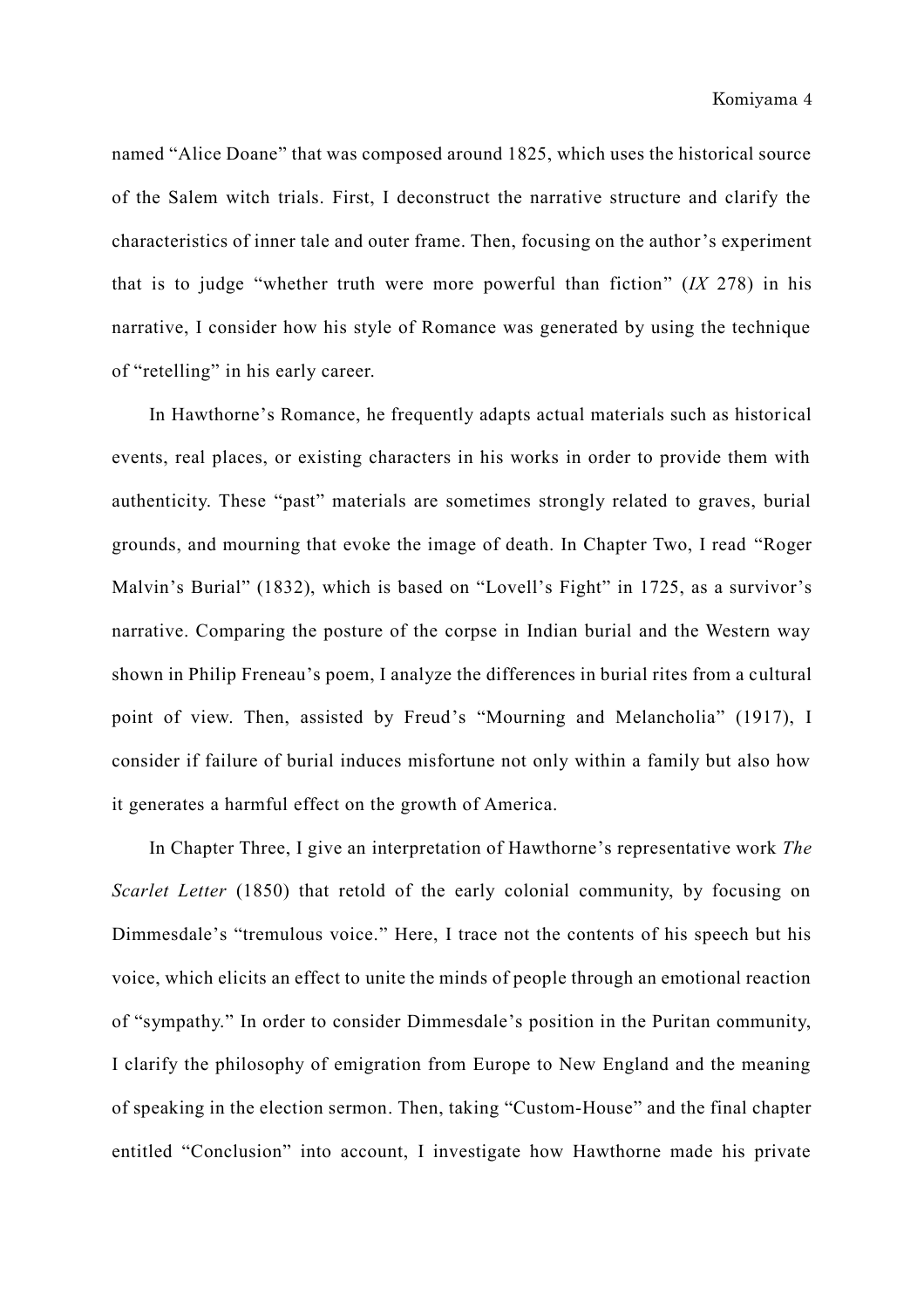colonial tale survive over two hundred years through the relay of testimonies into the transhistorical narrative of *The Scarlet Letter*.

What I focus on in Chapter Four is the modern technology of early photography of "daguerreotype" brought by Holgrave into *The House of the Seven Gables* (1851). By using the technique of photography, I examine how his daguerreotypes settle the long-lasting family issue retold from the seventeenth century concerning land and property ownership. By focusing on two types of "original"―one being a photograph and the other the earliest ancestor―I consider the unavoidable influence of the Past on the Present, and how this problem was resolved by the help of Holgrave's technological device. Then, by decoding the meaning of "security" and focusing on the sanitary problem in nineteenth-century America, I reconsider the reason why all the characters had to leave this House at the end of the story.

In his later years, Hawthorne crossed the Atlantic and lived in England as American consul in Liverpool between 1853 and 1857, the country his ancestors had left over two hundred years before. While there, Hawthorne conceived the idea of the "Claimant Narrative" which focused on a young American's attempt to reclaim his ancestral English estate and its titles. In spite of his endeavor in revising and rewriting several versions, all were unfinished and set aside for a long time. In Chapter Five, in order to consider Hawthorne's vision toward England and America from the viewpoint of the mid-nineteenth century, I include discussion of the second version entitled "Etherege" as well as referring to his English travel essay *Our Old Home* (1863) and letters to his close friends. By focusing on the term and performance of "connection" in the text, I explore what sorts of national anxieties interrupt Hawthorne's claimant narratives, and how they even led Hawthorne to desire to assimilate England with